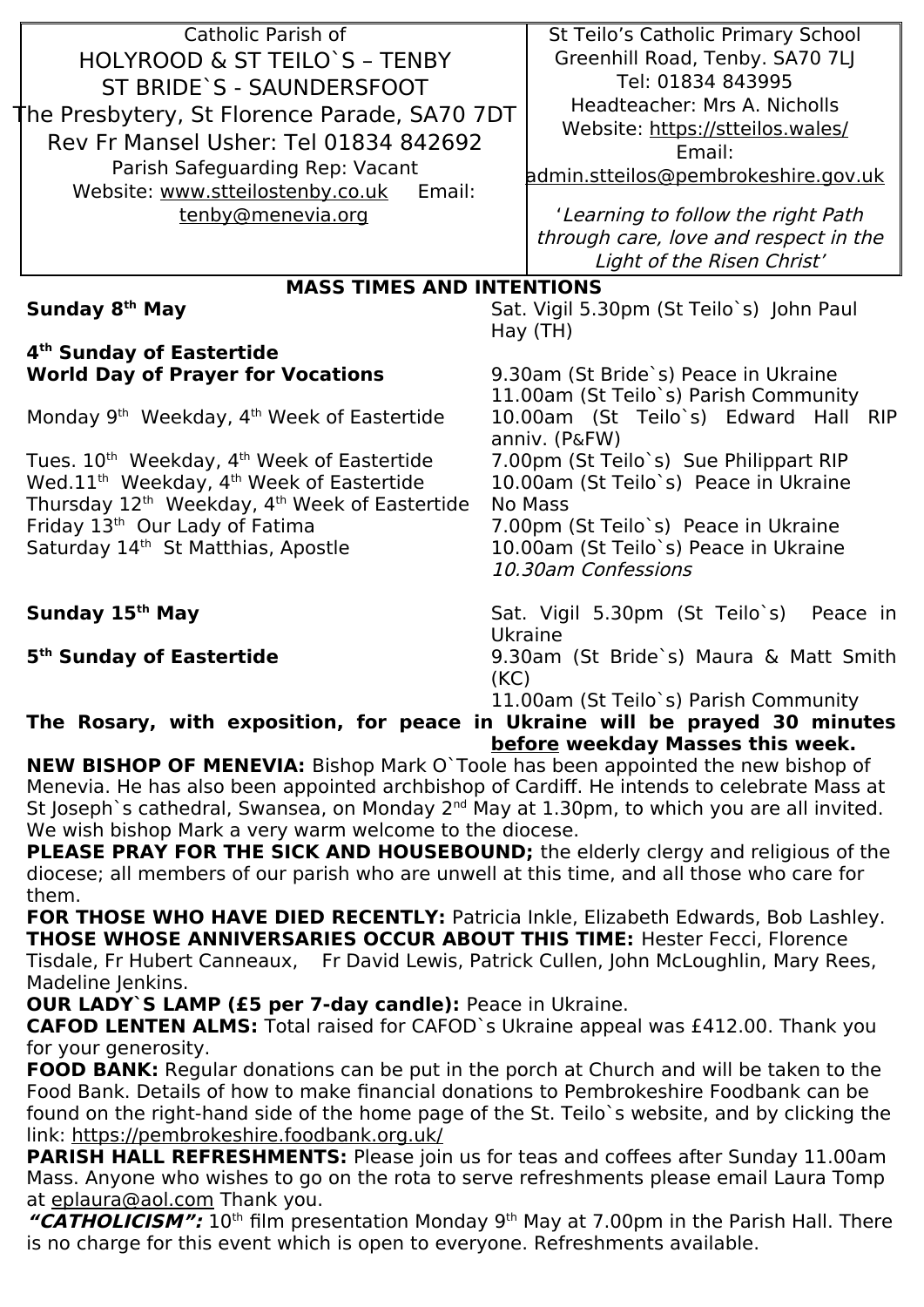**"THE MASS":** Please note the change to the start of this study course. It now begins om Monday  $16<sup>th</sup>$  May at 7.00pm.

**CHURCH FLOWERS:** If you wish to make a donation towards the church flower fund at St Teilo`s and have flowers dedicated to a loved one, please contact Inge or Ruth. Also, if you would like to help on the flower arranging rota please speak to Ruth.

**PRAYER FOR THOSE WORRIED OR ANXIOUS:** "Let nothing disturb you; Let nothing frighten you. All things are passing. God never changes. Patience obtains all things. Nothing is wanting to those who possess God. God alone suffices. (St Theresa of Avila).

LET'S DISCUSS THE BIBLE: Father Jerome Ituah OCD will be running four livestreamed sessions on LET'S DISCUSS THE BIBLE. Starting next Tuesday 10th May, the sessions will be held every Tuesday from 6.30pm until 8.30pm at Our Lady Star of the Sea Church, Mumbles, Swansea. The sessions will address many questions people ask about the Bible. You are welcome to attend in person or to follow the livestream at [www.domsec.org.uk](http://www.domsec.org.uk/)

### **First reading Acts 13:14,43-52**

Paul and Barnabas carried on from Perga till they reached Antioch in Pisidia. Here they went to synagogue on the Sabbath and took their seats.

When the meeting broke up many Jews and devout converts joined Paul and Barnabas, and in their talks with them Paul and Barnabas urged them to remain faithful to the grace God had given them.

The next sabbath almost the whole town assembled to hear the word of God. When they saw the crowds, the Jews, prompted by jealousy, used blasphemies and contradicted everything Paul said. Then Paul and Barnabas spoke out boldly. 'We had to proclaim the word of God to you first, but since you have rejected it, since you do not think yourselves worthy of eternal life, we must turn to the pagans. For this is what the Lord commanded us to do when he said:

I have made you a light for the nations, so that my salvation may reach the ends of the

earth.'

It made the pagans very happy to hear this and they thanked the Lord for his message; all who were destined for eternal life became believers. Thus the word of the Lord spread through the whole countryside.

But the Jews worked upon some of the devout women of the upper classes and the leading men of the city and persuaded them to turn against Paul and Barnabas and expel them from their territory. So they shook the dust from their feet in defiance and went off to Iconium; but the disciples were filled with joy and the Holy Spirit.

## **Responsorial Psalm Psalm 99(100):1-3,5**

*We are his people, the sheep of his flock.*

Cry out with joy to the Lord, all the earth. Serve the Lord with gladness. Come before him, singing for joy.

*We are his people, the sheep of his flock.*

Know that he, the Lord, is God. He made us, we belong to him, we are his people, the sheep of his flock.

*We are his people, the sheep of his flock.*

Indeed, how good is the Lord, eternal his merciful love. He is faithful from age to age.

*We are his people, the sheep of his flock.*

# **Second reading Apocalypse 7:9,14-17**

I, John, saw a huge number, impossible to count, of people from every nation, race, tribe and language; they were standing in front of the throne and in front of the Lamb, dressed in white robes and holding palms in their hands. One of the elders said, 'These are the people who have been through the great persecution, and because they have washed their robes white again in the blood of the Lamb, they now stand in front of God's throne and serve him day and night in his sanctuary; and the One who sits on the throne will spread his tent over them. They will never hunger or thirst again; neither the sun nor scorching wind will ever plague them, because the Lamb who is at the throne will be their shepherd and will lead them to springs of living water; and God will wipe away all tears from their eyes.'

### **Gospel Acclamation Jn10:14**

Alleluia, alleluia! I am the good shepherd, says the Lord; I know my own sheep and my own know me. Alleluia!

### **Gospel John 10:27-30**

Jesus said:

'The sheep that belong to me listen to my voice;

I know them and they follow me.

I give them eternal life;